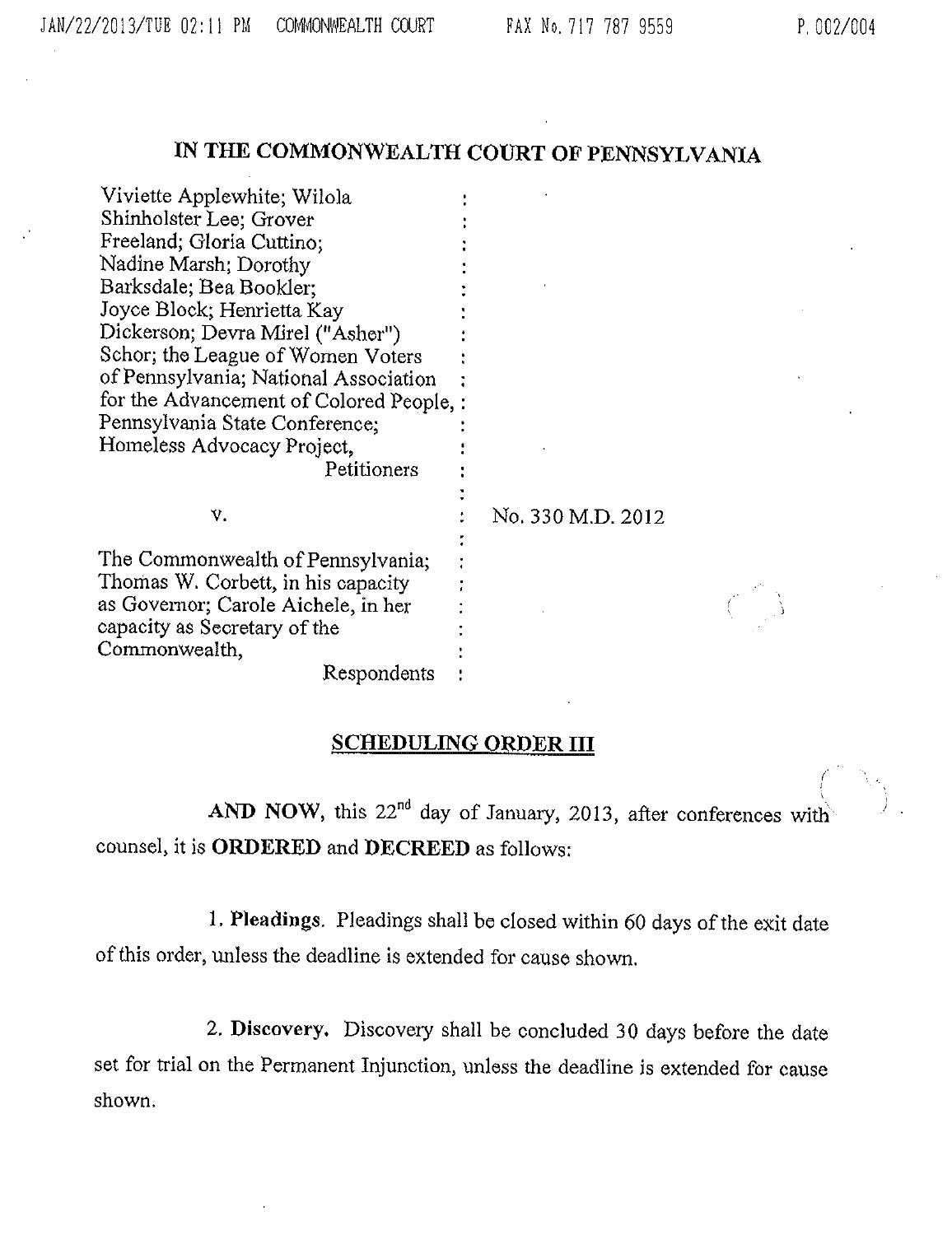3. Preliminary Injunction. Any motion to continue or modify the preliminary injunction entered October 2, 2012, must be filed by February 8, 2013. Response must be filed by February 13, 2013.

The Court prefers that the motion be decided on a stipulated record which shall include at least the following: 1) current figures for PennDOT and DOS photo ID cards issued since the last hearing; and 2) record from the earlier hearings by reference. It shall not be necessary for the parties to re-submit evidence previously received. Evidence not previously received shall be filed with the Court by February 28, 2013.

Given the extensive prior hearings and need to resolve preliminary injunction issues in sufficient time to allow any appeals to be decided before the next election, further hearing will be granted only upon cause shown. It is the intent of the Court to try to resolve any preliminary injunction issues by March 21, 2013.

4. Trial on Permanent Injunction. Trial shall begin at 10:00 a.m. on Monday, July 15, 2013, in Courtroom 3001, third floor, Pennsylvania Judicial Center, 601 Commonwealth Avenue, Harrisburg, Pennsylvania. Petitioners shall arrange for a court reporter to be present throughout the trial. This schedule is dependent on final approval by the assigned trial judge.

5. Briefs. Pre-trial briefs shall be filed and served by 4:30 p.m. on Monday, June 17, 2013. The pre-trial briefs shall contain information required by Pa. R.C.P. No. 212.2, and shall include as an attachment a signed report from any proposed expert witness consistent with the substantive requirements of Pa. R.C.P.

2